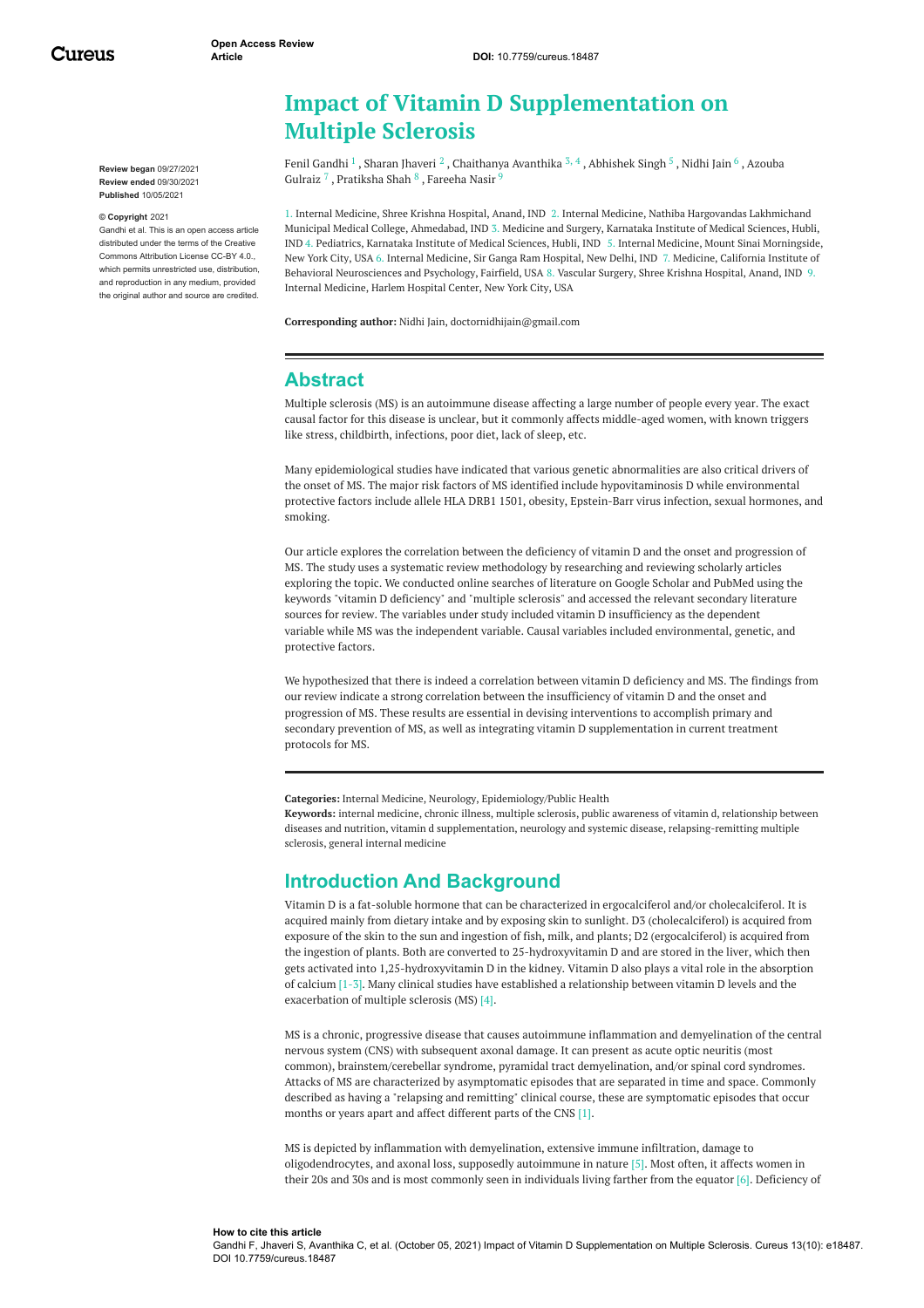vitamin D is also common in temperate areas due to a lack of sunlight and altered lifestyles [7]. Both sun exposure and vitamin D level, independent of serum levels, are linked to multiple sclerosis [8].

Sufficient vitamin D levels have decreased the prevalence and progression of MS. The role of vitamin D in the pathogenesis of MS is not entirely understood; however, some genetic studies have shown that various immunomodulators associated with MS are linked to vitamin D-associated regulation of gene expression [8]. This article aims to assess the correlation between the clinical efficacy of vitamin D supplementation and symptom control in patients with MS.

# **Review**

#### **Epidemiology**

Multiple sclerosis is considered one of the leading causes of neurological disability in adults. Global prevalence rates range anywhere from 50 to 300 per 100,000, with approximately 2.3 million cases worldwide [9]. Prevalence was noted highest in Northern America and Europe and lowest in Sub-Saharan Africa and Eastern Asia. Due to the relative lack of data in the large populations of India and China, this is widely regarded as a gross underestimate [10]. However, there has been an increase in reporting in recent years, with studies from the Middle East, North Africa, and Southwest Asia reporting increasing prevalence over the last few years [11].

Despite receiving more attention in recent years, Posner and Brinar noted that the data on multiple sclerosis can be misleading as reliance on clinical information and brain MRI interpretation is responsible for onethird of incorrect MS diagnoses [12]. According to them, the country of training or specialization in MS did not influence the results, whereas misdiagnosing disseminated encephalomyelitis as MS may have led to falsely elevated prevalence rates.

A recent meta-analysis by Simpson S Jr. et al. evaluated data from 59 countries and found a strong North-South gradient for MS prevalence and incidence, with a statistically significant increase as one moves away from the equator [13-15]. However, this was in stark contrast to other studies that found no such gradient in the prevalence of MS [16-17]. This hypothesis of increasing prevalence and incidence was based on the theory of sunlight exposure, and irrespective of the debate surrounding it, this gradient is attenuating, especially in the US [18]. Higher vitamin D levels and hygiene improvements are some of the theories proposed for this recent change. This hypothesis is further supported by the lower prevalence of MS in the coastal villages of Norway, where vitamin D-rich fish consumption seems to have a lower prevalence of MS as compared to inland villages placed at similar latitudes [19].

In most populations, the female to male ratio for MS lies between 1.5:1 to 2.5:1, with recent studies reporting higher values. This may be due to several factors. First, women tend to be more susceptible to autoimmune conditions in general, an observation that is most likely related to hormones such as estrogen and progesterone because of their concentration-dependent effects on the immune system. Second, some studies have proposed a change in smoking habits to be a major cause of a higher female to male ratio [20]. Thirdly, women are more likely to seek medical help for benign symptoms, which are seen in a majority of MS cases and can be easily diagnosed with the new diagnostic criteria [18].

#### **Pathophysiology**

Multiple sclerosis is somewhat of an enigma in medicine. Genetic susceptibility seems to be a wellestablished risk factor for MS. With genome-wide association studies becoming popular, more than 100 genetic regions have been linked with MS [21]. However, this is not the case with the other category of risk factors, environmental influences. Complex confounding data has been a barrier in establishing environmental risk factors for MS [22].

Although many theories attempt to explain the progression of MS, the primary trigger remains unknown. The current literature agrees on the fact that MS is an autoimmune process directed towards myelin antigens, such as gangliosides, myelin basic protein, proteo-lipoproteins, etc. [5,22-23].

The main driver of this disease seems to be the adaptive immune system although some studies suggest the opposite, i.e., the innate immune system playing a primary role in the initiation and progression of the disease [24]. Irrespective of the agent involved, the development of the disease can be explained based on two models, which co-relate well with the relapsing-remitting clinical course seen in a majority of cases.

In general, these can be divided into CNS extrinsic and CNS intrinsic theories [25].

*The CNS Intrinsic Theory*

According to this theory, MS develops and is propagated due to CNS intrinsic events, and autoreactive lymphocytic infiltration is a secondary phenomenon. The primary phenomenon here is still unknown and has been postulated to be related to primary neurodegenerative processes like Alzheimer's or even a reaction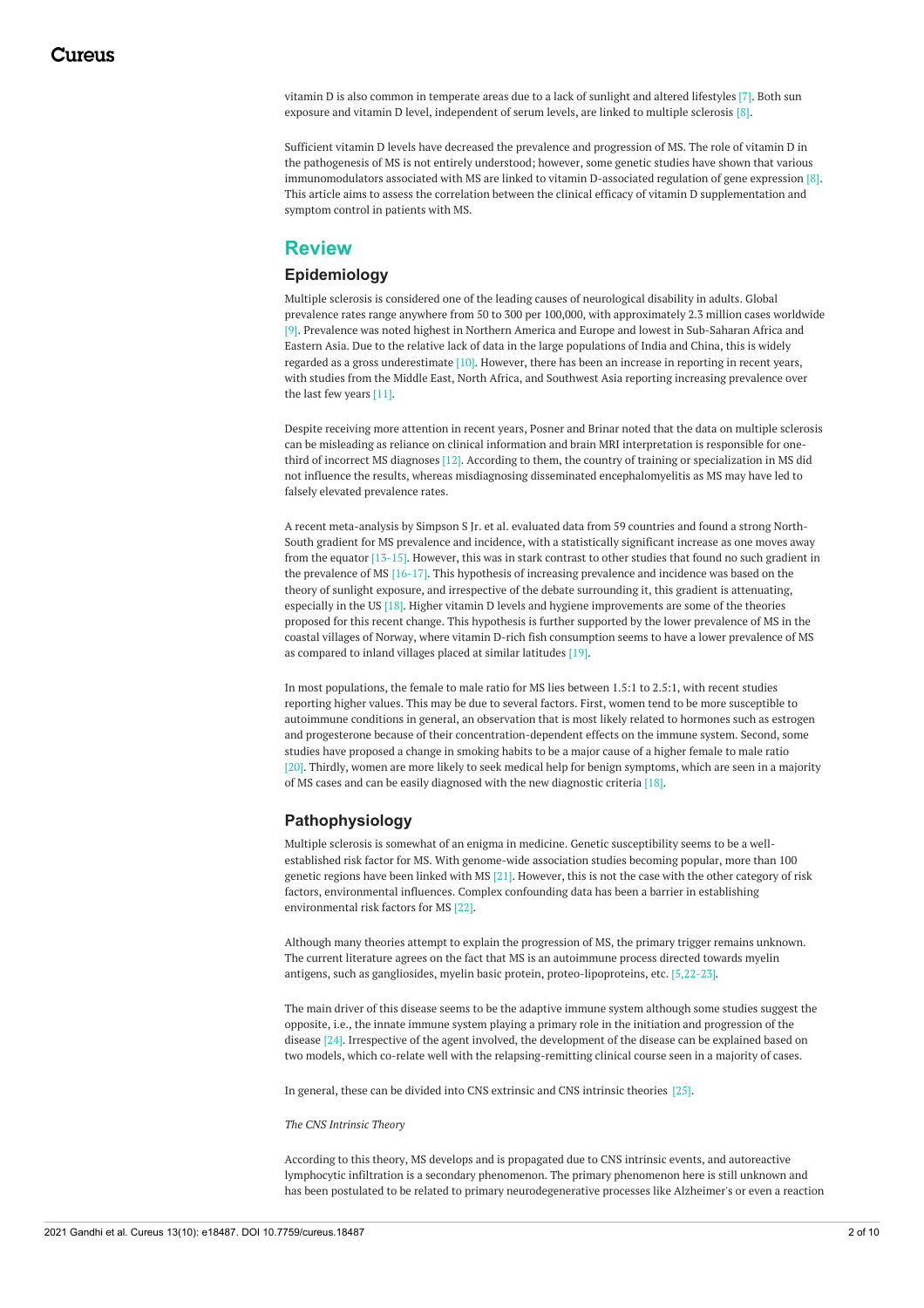to an undiscovered viral infection [26-27]. These events would cause the release of CNS antigens to the periphery (by antigen-presenting cells or by drainage due to damage to the blood-brain barrier secondary to inflammation), thus generating an auto-immune response.

*The CNS Extrinsic Theory*

Molecular mimicry, T cell co-expression, or bystander activation of T cells have all been proposed as possible inciting events. The activated B cells and monocytes reach the CNS by crossing the blood-brain barrier or blood CSF barrier via the choroid plexus and propagate inflammation there [27]. This model is also used to study MS-like diseases by introducing activated cells into the CNS of animals, thus kick-starting the disease.

The hallmarks of MS lesions include axonal loss, astrocytic gliosis, demyelination, and plaque formation. Axonal loss is thought to be due to inflammatory mediators, such as reactive oxygen species (ROS) and NO, released from activated inflammatory cells, ultimately leading to mitochondrial dysfunction [28]. This further propagates ROS generation and contributes to demyelination. Clinically, these disease processes have wide-ranging implications. For instance, both of the above mechanisms, ROS generation and demyelination, are responsible for the visual loss that occurs with optic neuritis, a typical finding in MS [29]. Moreover, demyelinated axons may become hyper-excitable, thus being responsible for the positive symptoms that occur; or on the other hand, demyelination may slow conduction and cause ectopic signals [30].

With respect to vitamin D, there are strong indicators of it having a critical role to play in immunomodulation. Higher levels of vitamin D, irrespective of dietary intake, seem to predict a lower risk of MS [31]. Moreover, children born with low vitamin D levels and insufficient vitamin D levels during pregnancy are both associated with higher risks of MS [32-33]. There have been studies that have found contradictory findings, however, whether they should be considered conclusive is debatable [34].

### **Vitamin D as an immunomodulator**

Vitamin D is undoubtedly important in the maintenance of calcium and phosphate levels in the body, as well as in bone metabolism. Evidence suggests that immune cells unregulated convert 25(OH)D to 1,25(OH)2D and that they are dependent on 25(OH)D levels in the blood that are at least 30 ng/mL (75 nmol/L) [35-37]. If 1,25(OH)2D is produced, it acts in both an autocrine and a paracrine way to control both the adaptive and innate immune systems, respectively. In addition, there is some indication that vitamin D, via the maintenance of endothelium membranes, may control immune activation in a non-genomic manner [38]. In the current state of knowledge, the vast majority of evidence suggests that maintaining a healthy vitamin D level is critical for regulating the body's immune activity. Low serum 25(OH)D levels have been associated with a variety of immune-related ailments, including autoimmune disorders and infectious diseases, according to recent research. Despite the exceptions reported in this research, there is less compelling proof that vitamin D is a useful treatment strategy for autoimmune illnesses and infectious diseases than there is for other conditions. Whether vitamin D therapy is beneficial as an extra immunomodulatory medication in the treatment of the majority of diseases is still up for debate based on contradictory clinical trial findings.

Efforts to raise public awareness about the health benefits of vitamin D, along with policies to fortify frequently consumed foods with vitamin D, should be undertaken to minimize the chances of vitamin D deficiency throughout pregnancy, childhood, and young and middle-aged adulthood, when autoimmune disorders are the most prevalent. Furthermore, increasing vitamin D status from birth to death may contribute to a reduction in the prevalence of viral diseases, such as influenza and COVID-19, which may have serious consequences, especially for the older population. But additional studies are needed to determine who would benefit the most from vitamin D and how much vitamin D is required for optimal health benefits based on each individual's vitamin D responsive profile, among other things. It is also uncertain whether or not giving 1,25(OH)2D3 or one of its analogs is a feasible therapeutic option for autoimmune disorders and infectious diseases such as influenza. When blood levels of 1,25(OH)2D3 rise significantly, intestinal calcium absorption increases, which, if left uncontrolled, leads to hypercalciuria and, ultimately, hypercalcemia. This is why blood levels of 1,25(OH)2D3 must be constantly monitored. Because of this, it is more likely that the immunomodulatory effects of vitamin D are attributable to the production of 1,25(OH)2D by immune cells such as monocytes and macrophages.

However, even though the bulk of vitamin D's biological actions have been attributed to its active metabolite, there is strong evidence that vitamin D has its own biological activities that are distinct from those of its active metabolite. Our hunter-gatherer forefathers and foremothers most likely had vitamin D levels in their blood in the 10-50 ng/mL (25-125 nmol/L) range. This result is supported by the observation that Maasai herders and Hadza tribespeople maintained serum 25(OH)D levels in the 40-60 ng/mL (100-150 nmol/L) range [39-40], respectively. A person would need to take 4000-6000 IUs of vitamin D each day in order to maintain these blood levels. Thus, circulatory vitamin D concentrations would stay between 20 and 40 ng/mL (50 and 100 nmol/L) for the foreseeable future. Finding that in vitro vitamin D3 was significantly more effective than either 25(OH)D3 or 1,25(OH)2D3 at stabilizing endothelial membranes and thereby decreasing inflammatory response may help explain the intriguing clinical findings that extremely high doses of vitamin D have been effective in treating or at least reducing symptoms of some autoimmune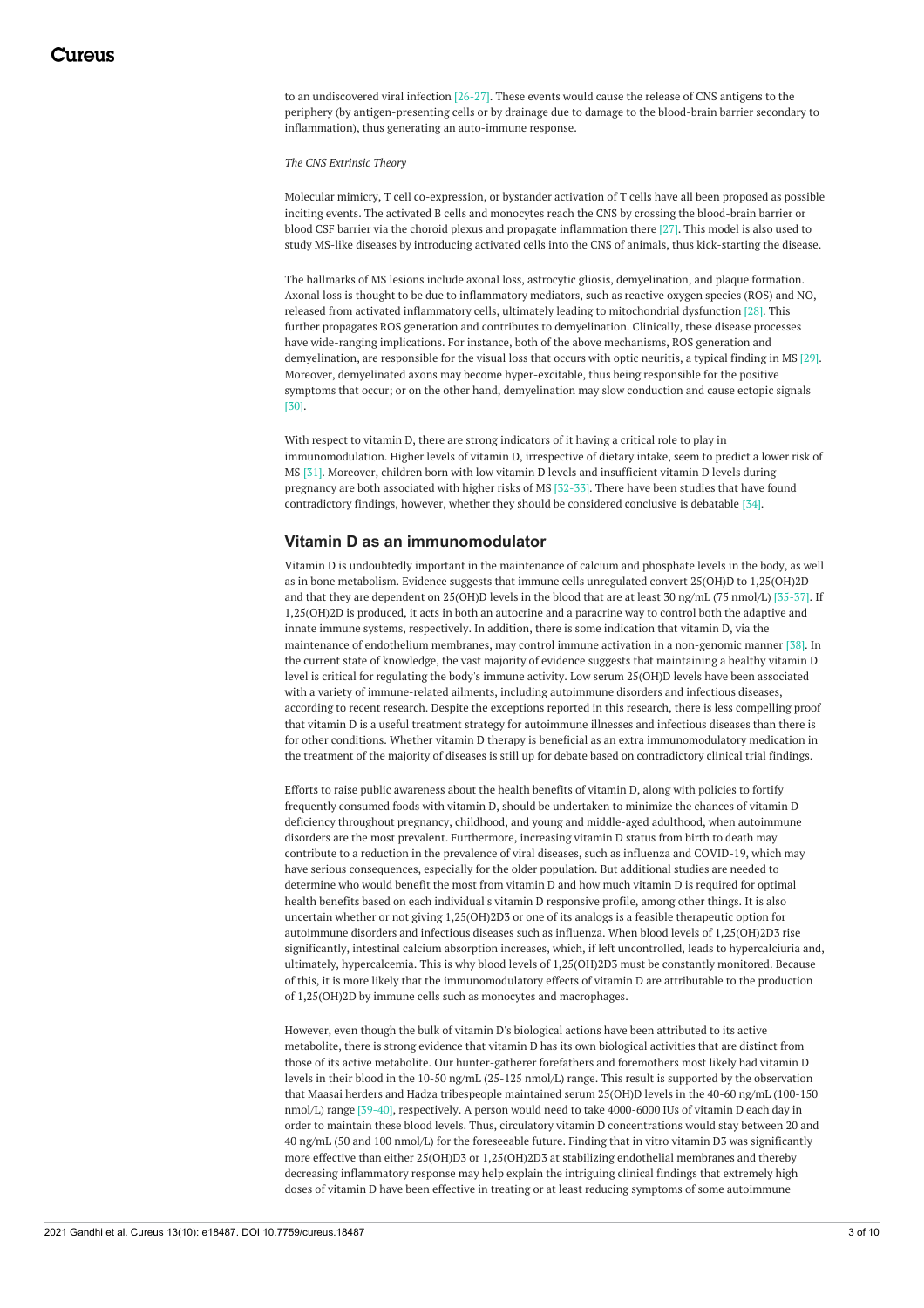disorders, such as psoriasis, vitiligo, and multiple sclerosis, among other conditions. A recent study found that giving 60,000 international units of vitamin D once a day for 10 days helped children with congenital autosomal recessive ichthyosis and epidermolytic ichthyosis drastically improve. This finding lends support to the notion that vitamin D may be essential in the preservation of good health [41]. There are still unresolved questions that need to be investigated further in order to fully utilize the immune system's beneficial effects of vitamin D in clinical practice. The conclusion is that increasing our vitamin D intake to maintain blood 25(OH)D levels of at least 30 ng/mL (75 nmol/L), and preferably 40-60 ng/mL (100-150 nmol/L) for optimal overall health benefits, is not associated with any negative consequences.

Vitamin D is well-known for its conventional hormonal action in regulating mineral and skeletal balance, which has been well-documented. The discovery that the vitamin D receptor (VDR) is expressed in the vast majority of non-skeletal tissues, on the other hand, demonstrates the broad range of functions it has in the human body. Vitamin D receptor (VDR) expression in non-skeletal tissues and dietary vitamin D has many different functions, and the present study emphasizes these functions, with a special focus on its immunomodulatory properties. Because VDR and the enzyme 1-hydroxylase are expressed in the vast majority of immune cells, vitamin D has an effect on the phagocytic activity of macrophages and natural killer cells (NK cells). Furthermore, it increases the activity of phagocytes that are involved in microbicidal defense. Antigen-presenting dendritic cells and B lymphocytes are inhibited in their differentiation and maturation by vitamin D while Th1 and Th17 cells are inhibited in their proliferation by vitamin D [42].

As with type 1 diabetes, multiple sclerosis (MS) is much more prevalent in countries with higher latitudes, where people are more susceptible to vitamin D deficiency [13]. Living south of 35° latitude during one's first 10 years of life is associated with a 50% lower risk of developing multiple sclerosis [43]. A prospective nested case-control study of 148 MS patients and 296 controls showed that every 20 ng/mL (50 nmol/L) increase in blood 25(OH)D levels over 24 ng/mL (60 nmol/L) decreased the incidence of MS by 41% (odds ratio, 0.59; 95% confidence interval, 0.36-0.97) [31]. In the same study, researchers discovered that women who took more than 400 IUs of vitamin D each day had a 41% reduced risk of developing multiple sclerosis [1]. Because of this, vitamin D deficiency is thought to play a role in the formation of dysregulated T helper cells, cytotoxic T lymphocytes (CTLs), natural killer cells (NK cells), and B cells in the central nervous system, ultimately leading to the autoinflammation of the central nervous system that injures neurons and oligodendrocytes noted in MS [38,44].

Individuals who have particular human leukocyte antigen (HLA) alleles, such as HLA-DRB1\*1501, have a significantly higher chance of developing multiple sclerosis [45-46]. According to the findings, vitamin D response elements have been discovered in the promoter region of the HLA-DRB1 gene, and the gene's expression may be altered by activation of VDR by 1,25(OH)2D, thus strengthening the link between vitamin D and MS [47-48].

Many of the actions of 1,25(OH)2D on the immune system are similar to those described for interferon-beta, an immunomodulatory medication used to treat multiple sclerosis (MS). This suggests that vitamin D may have a therapeutic function in the treatment of MS. The results of current randomized controlled trials are conflicting; however, some studies have found that high-dose vitamin D supplementation (up to 14,000 IUs/day) alone or as an add-on treatment has a significant effect on decreasing the relapse rate and improving inflammation markers as well as abnormalities on magnetic resonance imaging (MRI) in people with MS. According to the results of one meta-analysis performed by McLaughlin et al. to examine the function of therapeutic vitamin D in multiple sclerosis (MS), the final analysis included 12 studies with a total of 950 participants. A PubMed database search was carried out to locate clinical trials assessing vitamin D in people suffering from relapsing-remitting multiple sclerosis (RRMS). Using inclusion and exclusion criteria, the studies were selected for inclusion. Because of the wide range of study designs, the papers were divided into four groups for further analysis. Except for three studies, all were found to have a low or unclear risk of bias, as shown by funnel plot analysis. In any of the outcome indicators, there was no statistically significant difference between the groups. There were non-significant trends in favor of vitamin D across all outcome markers, particularly when only placebo-controlled studies were included. A significant increase in the annualized relapse rate (mean difference 0.15 [95 percent confidence interval: 0.01-0.30]), as well as non-significant trends of increasing Expanded Disability Status Scale and gadolinium-enhancing lesions, were observed in the higher-dose arms, according to the results of dose-comparison studies. This suggests that vitamin D supplementation may have a therapeutic role in the treatment of multiple sclerosis based on the findings. Although there is considerable disagreement regarding the optimal dosage, high dosages may result in less effective outcomes. Vitamin D studies in multiple sclerosis (MS) that are well-conducted and randomized with dosage ranges and placebo controls are still needed [49]. The authors would like to point out that the majority of existing clinical studies included a small number of patients, and that the vitamin D dosages utilized for treatment varied significantly from study to study.

Brazil's clinical research program has been conducting studies with very high dosages of vitamin D3 in order to cure a variety of autoimmune illnesses, including psoriasis, vitiligo, and multiple sclerosis [50]. In five MS patients who had either failed to respond to or refused conventional MS treatment, treatment with a very high dose of vitamin D supplementation (50,000 IUs/day or 1000 IUs/kg/day) to increase serum 25(OH)D level to 200-300 ng/mL (500-750 nmol/L) was found to be remarkably effective in controlling and improving symptoms as well as improving MRI findings. It was shown that urging patients to adhere to a low calcium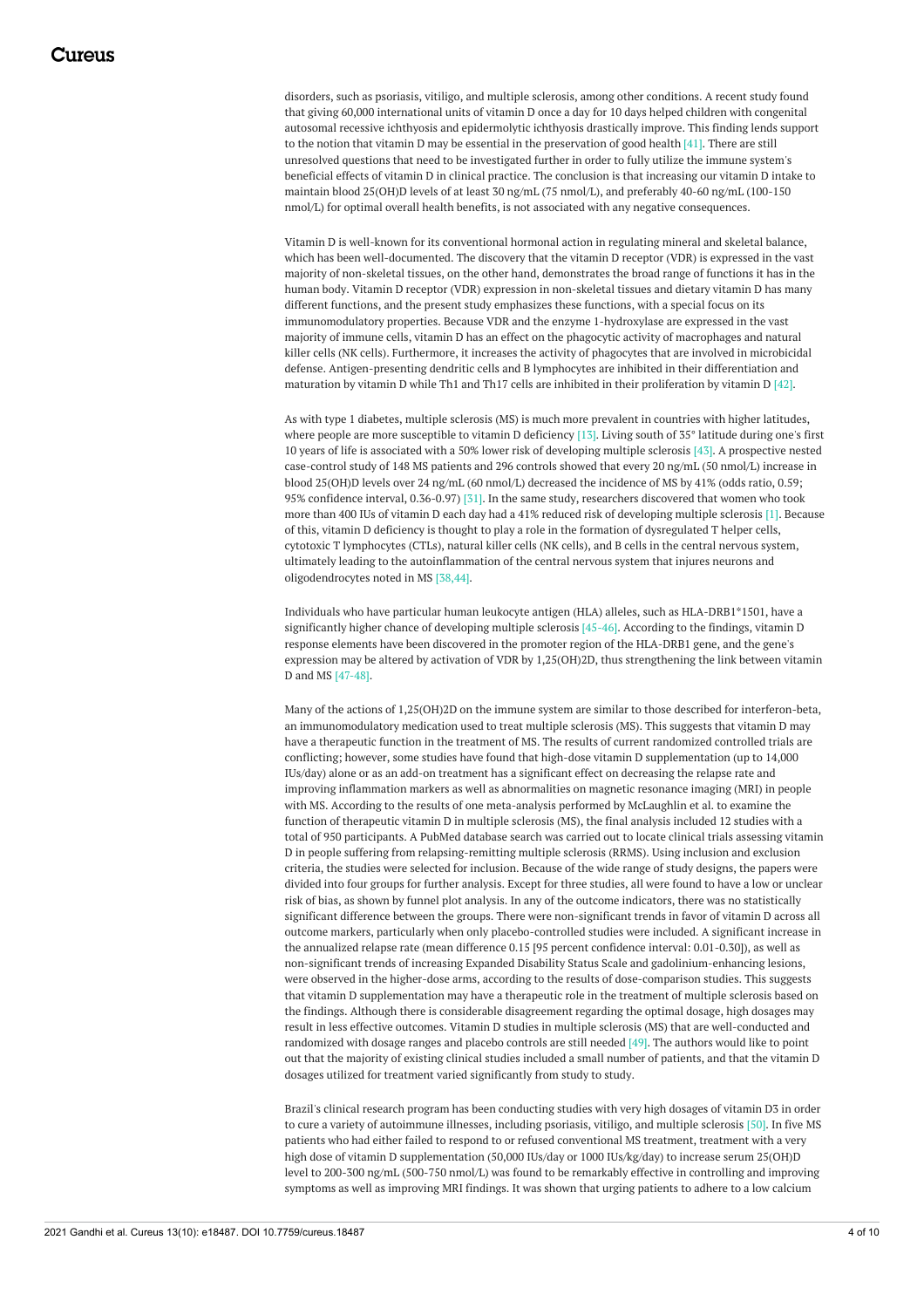diet more closely decreased the chance of developing hypercalcemia and hypercalciuria. That meant that all dairy products, as well as any other meals containing significant amounts of calcium, were to be eliminated from the diet. One study found that giving a 52-year-old female MS patient 40,000 IUs/day (1000 IUs/kg/day) of vitamin D3 for five years significantly reduced her neurological symptoms. A calcium-containing meal was prohibited, and she was told to follow this rule. Her serum 25(OH)D levels were constant at about 250 ng/mL (625 nmol/L), although her total calcium levels temporarily increased around the time of her diagnosis. Following a review of her eating habits, it was discovered that she was consuming a significant amount of calcium-rich vegetables. That calcium was eliminated from her diet, and that her blood calcium levels returned to normal, where they have stayed for the last five years, shows that calcium was removed from her diet. During the first year of life, blood PTH levels were in the low normal range while serum 1,25(OH)2D levels were above the normal range. They both returned to normal after the diet modification and have stayed within the normal range ever since. Neither hypercalciuria nor kidney stones nor nephrocalcinosis could be detected in this study. Similarly, Michael F. Holick et al. saw a rise in blood calcium and calciotropic hormone levels in a 32-year-old man who refused conventional therapy and was given 54,000 IUs of vitamin D3 daily in another study. The 25(OH)D level in his bloodstream rose rapidly within two months, reaching about 250 ng/mL (625 nmol/L) after two months of intensive treatment. His serum PTH and 1,25(OH)2D levels had stayed normal during the four-month period, as had his 24-hour urinary calcium excretion [51].

A randomized controlled study (RCT) investigating the efficacy and safety of a high-dose vitamin D supplement (1000 IUs/kg/day) for multiple sclerosis (MS) would be a perfect start to this interesting hypothesis. The use of lower vitamin D doses (up to 14,000 IUs/day) as a supplement seems to offer some benefits in terms of disease activity, even though the evidence is weak [51]. What is understood is that keeping a healthy 25(OH)D level in the blood and consuming enough amounts of vitamin D may reduce the risk of developing MS in certain people. More study, however, is required before this treatment strategy can be implemented in routine clinical practice.

### **Diagnostic and treatment protocols currently in use for multiple sclerosis (MS)**

To diagnose MS, doctors now utilize the McDonald criteria, which is based on the development of CNS lesions across time and space [52].

Dissemination in time (DIT) is defined as the formation of new lesions over a period of time, as shown by one or more of the following tests:

At least two exacerbations that occur no more than 30 days apart are required.

If an MRI is performed at any point in time, it may show the presence of both gadolinium-enhancing and non-enhancing lesions, as well as the development of a new hyperintense T2 or enhancing lesion on subsequent MRI scans [52].

CSF oligoclonal bands are present in the absence of serum oligoclonal bands, which is an alternate test to DIT (indicate ongoing intrathecal inflammation).

Dissemination in space (DIS) is the presence of lesions in several regions of the central nervous system (CNS), which may be confirmed by one of the following tests:

Having two or more lesions that are substantiated by objective clinical data is considered present.

In the clinical setting, the objective clinical evidence of a lesion is defined as the relationship between a patient's symptoms and objective results (for example, T2 hyperintensities in the regions corresponding to the somatosensory tracts on magnetic resonance imaging or abnormal somatosensory-evoked potentials in a patient who reports sensory loss).

One or more hyperintense lesions on magnetic resonance imaging (MRI) in T2 sequence in at least two of the following areas: spinal, periventricular, juxtacortical, and infratentorial are some of the categories adopted.

#### **Instrument-based diagnostics [53-56]**

Plain MRI (of the brain and spine) is the recommended method of examination. Multiple sclerotic plaques with finger-like radial extensions (Dawson's fingers) that are linked with demyelination and reactive gliosis are seen in patients (most frequently observed in periventricular white matter).

As well as black-hole lesions, hypo-/isointense demyelination and axonal degeneration are seen in T1. Numerous hypointense lesions are referred to together as "black-hole lesions." The presence of black-hole lesions is associated with a poor prognosis. T2 and FLAIR are hyperintense.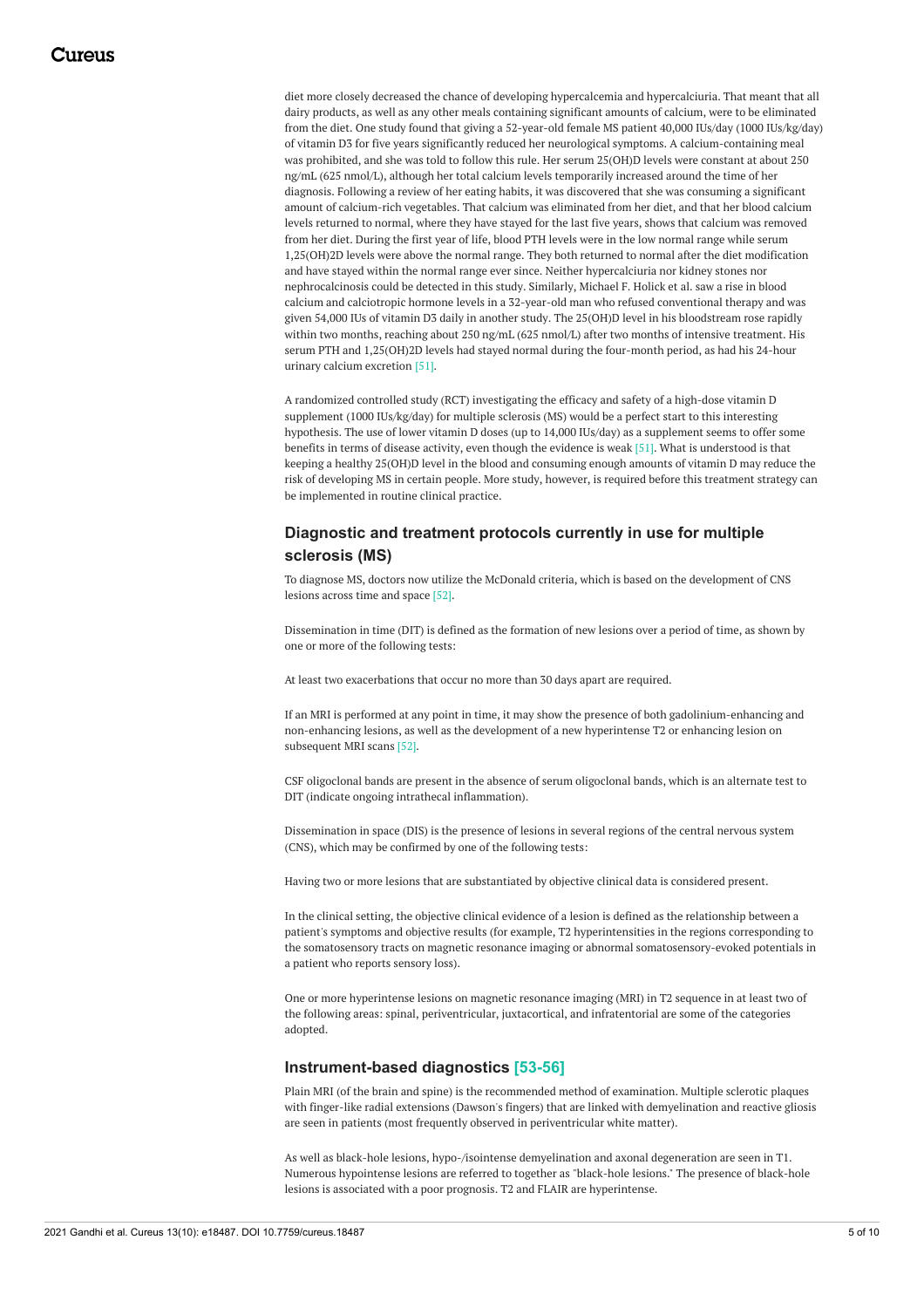Contrast MRI (with gadolinium): active lesion enhancement throughout the course of the exacerbation and for up to 6 weeks following it.

Slower conduction of the optic nerve and a longer latency in the occurrence of visual evoked potentials. Despite the fact that MRI scans have largely supplanted electrophysiological examinations, VEPs may still detect latent lesions in approximately 70% of individuals when they are performed. Other types of evoked potentials (such as auditory and somatosensory) are not indicative of the condition.

The CSF is found to have a pleocytosis lymphocytic pattern on examination. Oligoclonal bands (IgG subfraction formation) are also present: the presence of many oligoclonal bands in CSF and the absence of these bands in blood are both highly suggestive of multiple sclerosis (MS). The development of oligoclonal bands on electrophoresis or isoelectric focusing of CSF in the context of MS is possible. As a result of intrathecal inflammation, these bands demonstrate an increase in the production of many nonspecific clones of IgG inside the central nervous system (CNS) (unlike monoclonal gammopathy in cases of multiple myeloma). In addition, myelin basic protein levels in the CSF have risen. Please keep in mind that when oligoclonal bands appear in the early stages of the disease, this indicates a poor prognosis.

### **Treatment of multiple sclerosis**

The goal is to begin treatment as soon as possible in order to treat the first exacerbation, prevent future exacerbations, and slow the development of the illness.

For acute exacerbation, high-dose intravenous glucocorticoids are the first line of therapy (methylprednisolone). Plasmapheresis is the second line of treatment. Patients who do not react to or tolerate corticosteroid medication may benefit from the use of adrenocorticotropic hormone (ACTH) gel as an alternative treatment. Through the melanocortin system, the melanocortin peptide ACTH has direct antiinflammatory and immune-modulatory actions, while also indirectly increasing cortisol production through the adrenal cortex. ACTH has deleterious effects that are similar to those of corticosteroids, but it may be less destructive to bone and may be associated with a lower incidence of avascular necrosis (AVN) [57].

While the management of an acute exacerbation of multiple sclerosis is rather simple, the therapy of multiple sclerosis over the long term is dependent on the kind of MS that the patient is experiencing. Primary progressive MS (PP-MS) is the most severe of the four types of MS that have been identified: Clinically isolated syndrome (CIS), relapsing-remitting MS (RR-MS), secondary progressive MS (SP-MS), and secondary remitting MS (RS-MS).

People having their first episode of MS who are at high risk of acquiring MS, as well as those that have been diagnosed with RR-MS, should be treated as a matter of urgency [52].

Rather than using high-dose interferon-beta-1a and glatiramer acetate as first-line therapies for the majority of individuals with active MS, it is now advised that they utilize highly effective disease-modifying medications [58]. In contrast to the traditional "treat to target" approach, in which therapy of modest or moderate effectiveness would be initially used and advanced to a more effective agent when breakthrough disease (as determined clinically or by MRI) occurs, the new recommended approach makes use of treatment of high effectiveness from the beginning of the treatment process. Observational studies have shown that initiating high-efficacy therapy early in the course of the disease improves long-term outcomes in the patient. In the vast majority of cases, we suggest beginning therapy with ocrelizumab or another anti-CD20 drug, or with natalizumab in individuals who do not have the John Cunningham virus, before moving on to other options. Therapy with anti-CD20 antibodies is a potential treatment option because of their high degree of efficacy, low frequency of infusions or injections, favorable safety profile, and absence of rebound following treatment discontinuation. Individuals who have new or growing MRI lesions as a result of progressive therapy multiple sclerosis (PPMS) may also be considered for ocrelizumab treatment. The following situations may necessitate a change in therapy: suboptimal response, having experienced more than one relapse with active MRI scans in the prior year while on treatment, and safety concerns, such as the development of persistent high-titer neutralizing antibodies in patients receiving IFN-b therapy, among others. In the event of significant side effects that may be related to the medication, as well as in the case of women who get pregnant while undergoing treatment, many disease-modifying therapies necessitate the cessation of therapy. Only glatiramer acetate, which can be taken continuously throughout pregnancy, and in some cases previous use of ocrelizumab, alemtuzumab, and cladribine, which all have long-lasting pharmacodynamic effects that persist after the medication has been discontinued, are exempt from this restriction. Glatiramer acetate is a medication that can be taken continuously throughout pregnancy [59].

### **Association between vitamin D and therapeutic agents used in MS**

Promising research by Hoepner et al. showed that 1,25-dihydroxyvitamin D3 enhanced the levels of Glucocorticoid Receptor (GR) protein in vitro, resulting in greater glucocorticoid-induced T cell death. The 1,25-dihydroxyvitamin D3/glucocorticoid combination treatment clinically improved the Experimental Autoimmune Encephalomyelitis (EAE) course more than the individual monotherapies, based on the T cell GR expression. In two MS cohorts, glucocorticoid-resistant relapses were linked to 1,25-dihydroxyvitamin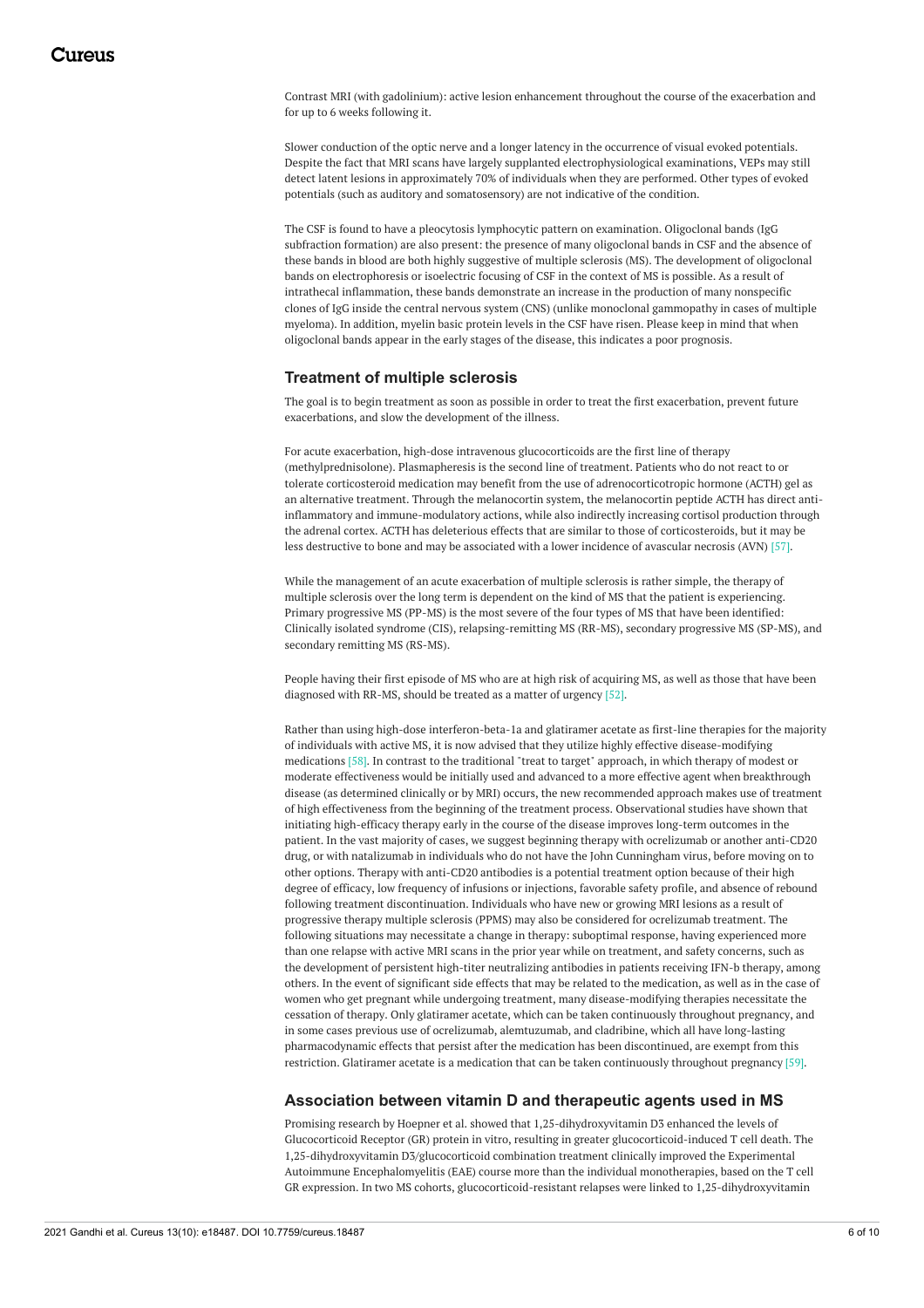D3 deficiency. The mTOR pathway, not the JNK pathway, was found to mediate synergistic 1,25 dihydroxyvitamin D3/glucocorticoid effects on induction of apoptosis. Inline, decreased 1,25 dihydroxyvitamin D3 levels in humans were associated with lower expression of mTORc1 inhibiting TSC1 in CD8+ T cells. GR activation by in vitro 1,25-dihydroxyvitamin D3 and 1,25-dihydroxyvitamin D3/glucocorticoid synergism and in vivo therapeutic effectiveness were eliminated in animals lacking T cellspecific mTORc1. Everolimus improved glucocorticoid effectiveness in EAE by inhibiting mTORc1. 1,25 dihydroxyvitamin D3 promotes glucocorticoid-mediated effects in T cells in vitro and in vivo via mTORc1 suppression. These findings may assist to boost anti-inflammatory glucocorticoid treatment [60].

A recent study conducted by Feng et al. showed increased expression of MxA and p-Y-STAT1 in monocytes, mononuclear, and T cells when vitamin D was supplemented, indicating that vitamin D boosted IFN responses in vitro, in both untreated and IFN-β-1b-treated MS. The study also showed that vitamin D administered along with IFN-β increased Th2 responses, and decreased Th17 and Th1 cytokines, thus reversing the Th1/th2 bias seen with IFN-β alone in MS. Both findings point to the potential benefits of the combined use of IFN-β and vitamin D in treating MS [61].

Among MS patients mainly being treated with beta-1b interferon, decreased vitamin D levels early on in the disease were associated with grave long-term progression and activity of MS while higher vitamin D levels correlated with slower progression rate and low MS activity [62]. However, a recent meta-analysis concluded that vitamin D supplementation (low or high dose) did not significantly affect disability and relapse rate in MS patients during treatment [63].

#### **Outcomes of vitamin D supplementation on overall disease progression**

A prospective cohort study carried out by Bhargava et al. revealed that on supplementation with vitamin D, there was a significant decrease in oxidative stress markers in healthy controls but not in patients with MS. Using metabolomics, they found metabolic alterations in xenobiotic metabolism and oxidative stress in patients with MS on vitamin D supplementation, demonstrating the use of metabolome studies in catching aberrant metabolic pathways and monitoring treatment response [64].

Research released by the University of Cambridge reported that vitamin D activates vitamin D nuclear receptor, which on pairing with retinoid X receptor (RXR-γ) leads to downstream signaling and increased differentiation of oligodendrocyte progenitor cells into mature oligodendrocytes that are crucial for myelin synthesis around neurons, and are often the damaged cells in MS. The study also showed vitamin D receptor expression in cells of oligodendrocyte lineage in MS, together with revealing the regenerative role of vitamin D in demyelinating diseases [65].

According to a study by Smolders et al, low vitamin D levels predicted higher exacerbation risk and MRI activity in those with early remitting-relapsing MS, with clinical trials on vitamin D supplementation reporting negative results on primary endpoints, the effect of supplementation of vitamin D on MS activity is less marked than that proclaimed by observational researches, and this may be due to confounding or reverse causality in those studies or may reflect trial design differences with respect to inclusion criteria, therapy utilized, primary and secondary outcomes powers, and vitamin D dose and duration of supplementation in clinical trials [66].

In a study undertaken by Ascherio et al., slower disease progression and lower MS activity were observed in those with high 25(OH)D levels while prognosis was very poor among those who had low levels of 25(OH)D when MS started, predicting 25(OH)D to be a powerful determinant of long-term disease progression and activity [62].

In a prospective cohort study on people with MS, self-reported supplementation with vitamin D was linked with a higher physical and mental quality of life cross-sectionally but only with an increased physical quality of life prospectively [67].

Two RCTs, the CHOLINE and SOLAR studies had successful effects on secondary endpoints concluding that supplementing vitamin D decreased the number of enlarging or new T2 lesions, new T1 lesions, and their annualized relapse rate, hypointense T1 lesion volume as well as disability progression. Current evidence supports that MS patients should prevent vitamin D deficiency, and aim for around 100 nmol/L or somewhat higher levels of vitamin D [66].

A literature review revealed that disease measures improved more in those with low baseline levels of vitamin D [68].

Raised blood levels of vitamin D have been correlated with brain volume preservation in patients with a condition called clinically isolated syndrome (CIS), a part of the disease course in MS, thereby mitigating post-CIS neurodegeneration and disability in the long term [69].

#### **Daily recommended vitamin D intake for patients with MS**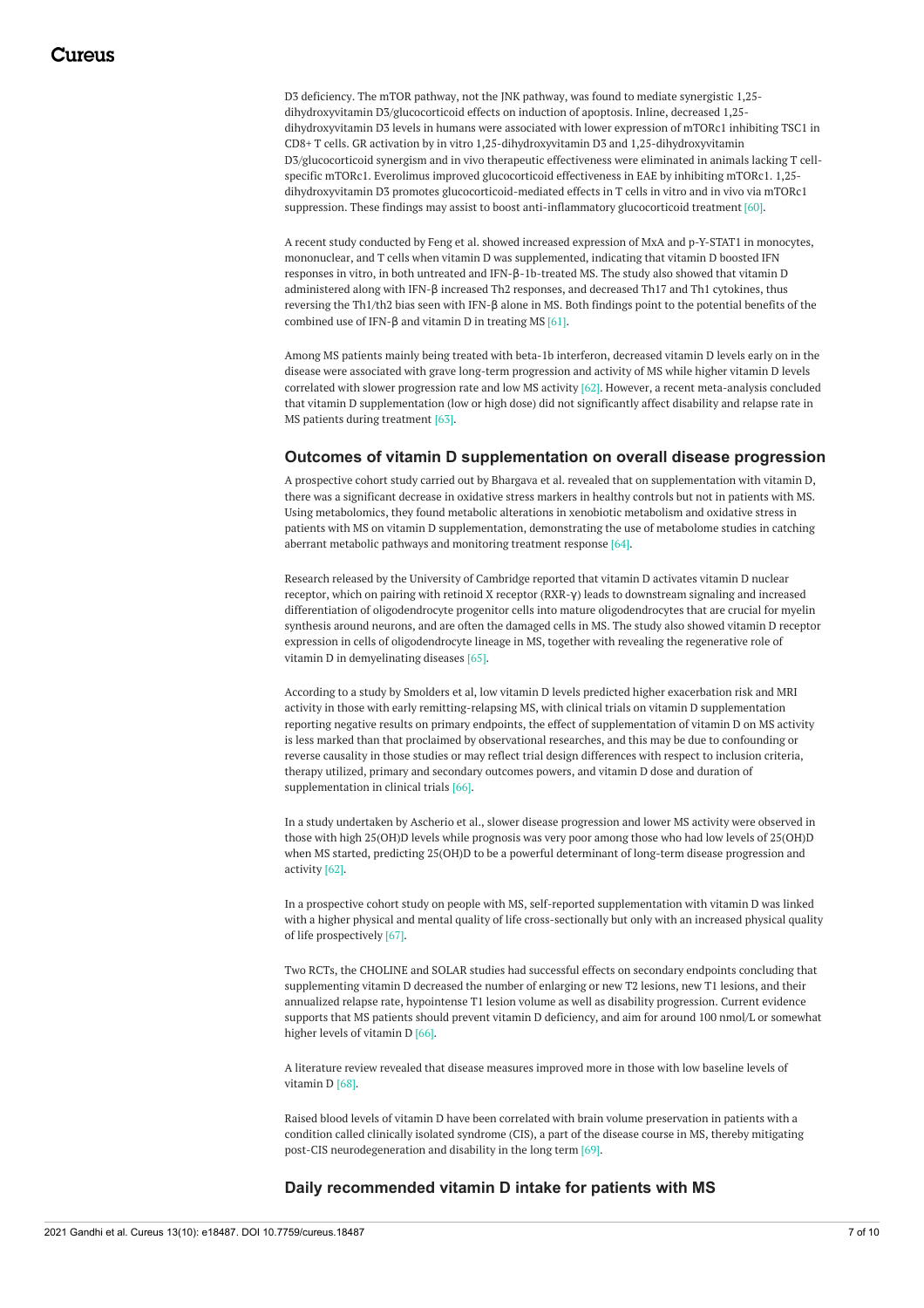Recent studies have found that vitamin D3 supplemented at a dose of 10,400 IU was tolerable and safe in MS patients, and mediated pleiotropic immunomodulatory functions in vivo, such as reduction of memory effector CD4+ T cells, decreased production of IL-17 by CD4+ T cells and simultaneous central naïve and memory CD4+ T cells increase [70].

The recommended daily allowance (RDA) for vitamin D in infants is 10 mcg or 400 IU, from 1-70 years is 15 mcg or 600 IU, including pregnancy and lactation, and 70 years onwards is 20 mcg or 800 IU [70].

#### **Vitamin D toxicity**

At very high doses (like 130000 IU), vitamin D intoxication can occur presenting with muscle weakness, nausea, and vomiting, acute renal failure, and hypercalcemia, thus warranting a close eye for the potential dangers due to overdosing cholecalciferol [71]. Hypervitaminosis D often occurs with hypercalcemia.

It can also be seen in lymphomas and granulomatous disorders. A comprehensive clinical and pharmacological history is required for an early diagnosis of vitamin D toxicity. Vitamin D overdosing or too-frequent dose intervals for osteoporosis, osteomalacia, hypoparathyroidism, or renal osteodystrophy cause vitamin D toxicity in the majority of individuals. Vitamin D supplementation (including therapeutic dosages) has become commonplace in otherwise healthy people due to vitamin D's current prominence as a therapeutic agent for a variety of illnesses [72]. This might lead to an increased risk of intoxication; symptoms of which physicians must consider while prescribing vitamin D supplementation in chronic illnesses.

# **Conclusions**

In conclusion, understanding the structural and functional vitamin D roles is essential for the prevention and management of MS. The strong relationship between vitamin D and MS is a primary indication of the vital step of supplementation in preventing and managing MS. The contribution of causal variables, such as folate, vitamin B12, and homocysteine on the pathogenicity of MS is critical in devising appropriate approaches towards alleviating the health problem. Environmental factors related to vitamin D deficiency have proven to be central in triggering the onset and prognosis of the disease. Current treatment strategies for MS include steroids and plasmapheresis. The principal approach to MS, according to our review, must be to integrate dietary measures in the treatment protocols. Moreover, a multifaceted approach should therefore be in place to target the problem from various dimensions and enhance whole patient care. We recommend further studies to conduct RCTs to investigate the effectiveness of large dosage (1000 IUs/kg/day) vitamin D supplements on MS. But as of now, the role of moderate doses of vitamin D supplementation seems integral to the prevention and management of multiple sclerosis.

# **Additional Information**

#### **Disclosures**

**Conflicts of interest:** In compliance with the ICMJE uniform disclosure form, all authors declare the following: **Payment/services info:** All authors have declared that no financial support was received from any organization for the submitted work. **Financial relationships:** All authors have declared that they have no financial relationships at present or within the previous three years with any organizations that might have an interest in the submitted work. **Other relationships:** All authors have declared that there are no other relationships or activities that could appear to have influenced the submitted work.

### **References**

- 1. Munger KL, Zhang SM, O'Reilly E, Hernán MA, Olek MJ, Willett WC, Ascherio A: Vitamin D intake and incidence of multiple sclerosis. Neurology. 2004, 62:60-5. [10.1212/01.wnl.0000101723.79681.38](https://dx.doi.org/10.1212/01.wnl.0000101723.79681.38)
- 2. Duan S, Lv Z, Fan X, Wang L, Han F, Wang H, Bi S: Vitamin D status and the risk of multiple sclerosis: a systematic review and meta-analysis. Neurosci Lett. 2014, 570:108-13. [10.1016/j.neulet.2014.04.021](https://dx.doi.org/10.1016/j.neulet.2014.04.021)
- 3. Pierrot-Deseilligny C, Rivaud-Péchoux S, Clerson P, de Paz R, Souberbielle JC: Relationship between 25- OH-D serum level and relapse rate in multiple sclerosis patients before and after vitamin D supplementation. Ther Adv Neurol Disord. 2012, 5:187-98. [10.1177/1756285612447090](https://dx.doi.org/10.1177/1756285612447090)
- 4. Bagur MJ, Murcia MA, Jiménez-Monreal AM, Tur JA, Bibiloni MM, Alonso GL, Martínez-Tomé M: Influence of diet in multiple sclerosis: a systematic review. Adv Nutr. 2017, 8:463-72. [10.3945/an.116.014191](https://dx.doi.org/10.3945/an.116.014191)
- 5. Friese MA, Schattling B, Fugger L: Mechanisms of neurodegeneration and axonal dysfunction in multiple sclerosis. Nat Rev Neurol. 2014, 10:225-38. [10.1038/nrneurol.2014.37](https://dx.doi.org/10.1038/nrneurol.2014.37)
- 6. Jelinek GA, Marck CH, Weiland TJ, Pereira N, van der Meer DM, Hadgkiss EJ: Latitude, sun exposure and vitamin D supplementation: associations with quality of life and disease outcomes in a large international cohort of people with multiple sclerosis. BMC Neurol. 2015, 15:132. [10.1186/s12883-015-0394-1](https://dx.doi.org/10.1186/s12883-015-0394-1)
- 7. Pierrot-Deseilligny C, Souberbielle JC: Vitamin D and multiple [sclerosis:](https://dx.doi.org/10.1016/j.msard.2017.03.014) an update . Mult Scler Relat Disord. 2017, 14:35-45. [10.1016/j.msard.2017.03.014](https://dx.doi.org/10.1016/j.msard.2017.03.014)
- 8. Lucas RM, Byrne SN, Correale J, Ilschner S, Hart PH: [Ultraviolet](https://dx.doi.org/10.2217/nmt.15.33) radiation, vitamin D and multiple sclerosis . Neurodegener Dis Manag. 2015, 5:413-24. [10.2217/nmt.15.33](https://dx.doi.org/10.2217/nmt.15.33)
- 9. [Number](http://www.atlasofms.org) of people with MS . (2013). <http://www.atlasofms.org>.
- 10. Browne P, [Chandraratna](https://dx.doi.org/10.1212/WNL.0000000000000768) D, Angood C, Tremlett H, Baker C, Taylor BV, Thompson AJ: Atlas of Multiple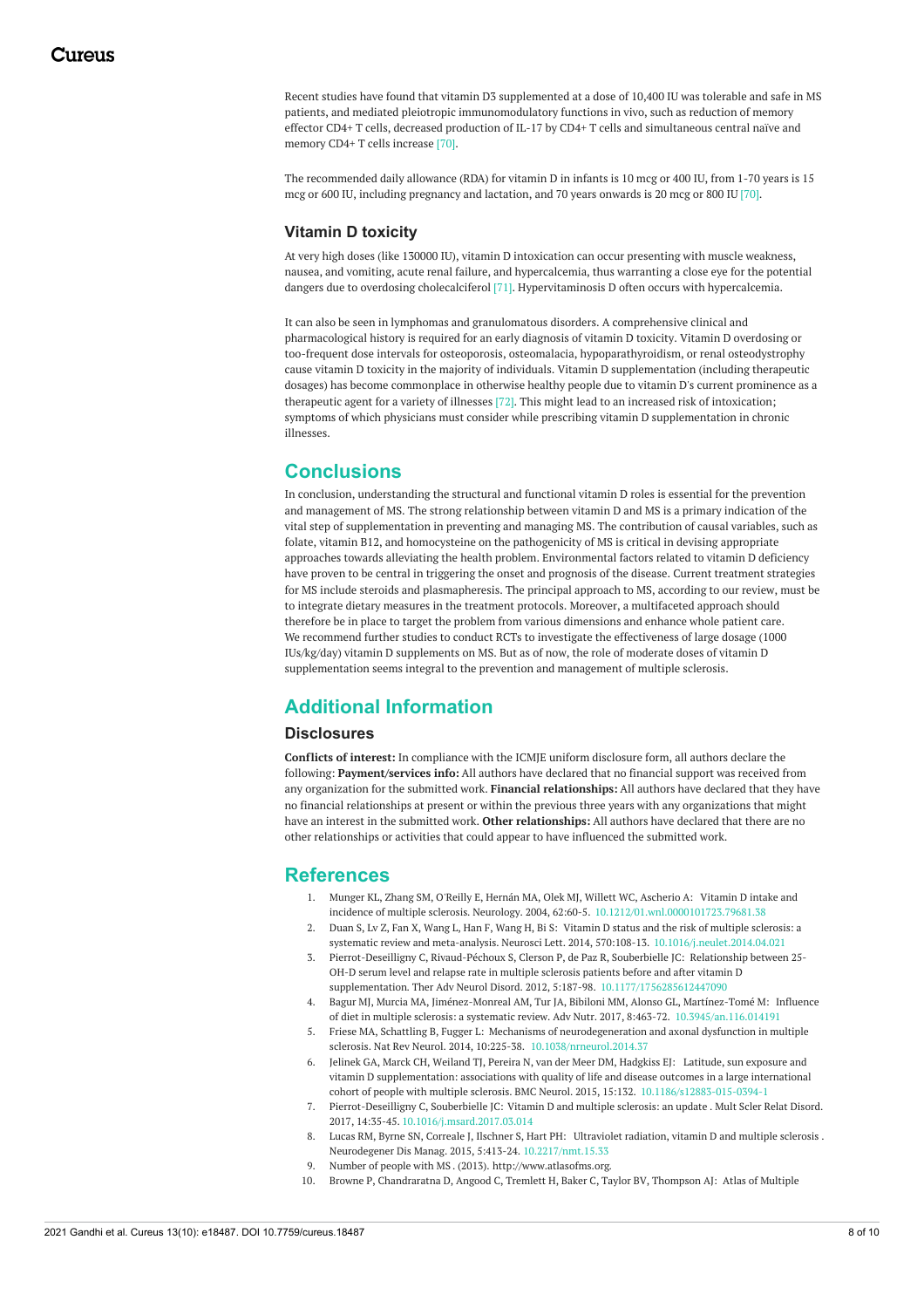Sclerosis 2013: a growing global problem with widespread inequity. Neurology. 2014, 83:1022-4. [10.1212/WNL.0000000000000768](https://dx.doi.org/10.1212/WNL.0000000000000768)

- 11. Heydarpour P, Khoshkish S, Abtahi S, Moradi-Lakeh M, Sahraian MA: Multiple sclerosis epidemiology in Middle East and North Africa: a systematic review and meta-analysis. [Neuroepidemiology.](https://dx.doi.org/10.1159/000431042) 2015, 44:232-44. [10.1159/000431042](https://dx.doi.org/10.1159/000431042)
- 12. Poser CM, Brinar VV: The accuracy of [prevalence](https://dx.doi.org/10.1159/000111576) rates of multiple sclerosis: a critical review . Neuroepidemiology. 2007, 29:150-5. [10.1159/000111576](https://dx.doi.org/10.1159/000111576)
- 13. Simpson S Jr, Blizzard L, Otahal P, Van der Mei I, Taylor B: Latitude is significantly associated with the prevalence of multiple sclerosis: a [meta-analysis.](https://dx.doi.org/10.1136/jnnp.2011.240432) J Neurol Neurosurg Psychiatry. 2011, 82:1132-41. [10.1136/jnnp.2011.240432](https://dx.doi.org/10.1136/jnnp.2011.240432)
- 14. Kurtzke JF: MS [epidemiology](https://dx.doi.org/10.1111/j.1600-0404.1995.tb05853.x) world wide. One view of current status . Acta Neurol Scand Suppl. 1995, 161:23-33. [10.1111/j.1600-0404.1995.tb05853.x](https://dx.doi.org/10.1111/j.1600-0404.1995.tb05853.x)
- 15. Vukusic S, Van Bockstael V, Gosselin S, Confavreux C: Regional variations in the prevalence of multiple sclerosis in French farmers. J Neurol Neurosurg Psychiatry. 2007, 78:707-9. [10.1136/jnnp.2006.101196](https://dx.doi.org/10.1136/jnnp.2006.101196)
- 16. Melcon MO, Gold L, Carrá A, et al.: Argentine Patagonia: prevalence and clinical features of multiple sclerosis. Mult Scler. 2008, 14:656-62. [10.1177/1352458507085801](https://dx.doi.org/10.1177/1352458507085801)
- 17. Poppe AY, Wolfson C, Zhu B: [Prevalence](https://dx.doi.org/10.1017/s0317167100009380) of multiple sclerosis in Canada: a systematic review . Can J Neurol Sci. 2008, 35:593-601. [10.1017/s0317167100009380](https://dx.doi.org/10.1017/s0317167100009380)
- 18. Koch-Henriksen N, Sørensen PS: The changing demographic pattern of multiple sclerosis [epidemiology](https://dx.doi.org/10.1016/S1474-4422(10)70064-8) . Lancet Neurol. 2010, 9:520-32. [10.1016/S1474-4422\(10\)70064-8](https://dx.doi.org/10.1016/S1474-4422(10)70064-8)
- 19. Swank R, Lerstad O, Strøm A, Backer J: Multiple [Sclerosis](https://dx.doi.org/10.1056/nejm195205082461901) in Rural Norway. N Engl J Med. 1952, 246:721-8. [10.1056/nejm195205082461901](https://dx.doi.org/10.1056/nejm195205082461901)
- 20. Orton SM, Herrera BM, Yee IM, et al.: Sex ratio of multiple sclerosis in Canada: a [longitudinal](https://dx.doi.org/10.1016/S1474-4422(06)70581-6) study . Lancet Neurol. 2006, 5:932-6. [10.1016/S1474-4422\(06\)70581-6](https://dx.doi.org/10.1016/S1474-4422(06)70581-6)
- 21. Beecham AH, Patsopoulos NA, Xifara DK, et al.: Analysis of immune-related loci identifies 48 new susceptibility variants for multiple sclerosis. Nat Genet. 2013, 45:1353-60. [10.1038/ng.2770](https://dx.doi.org/10.1038/ng.2770)
- 22. Belbasis L, Bellou V, Evangelou E, Ioannidis JP, Tzoulaki I: Environmental risk factors and multiple sclerosis: an umbrella review of systematic reviews and [meta-analyses.](https://dx.doi.org/10.1016/S1474-4422(14)70267-4) Lancet Neurol. 2015, 14:263-73. [10.1016/S1474-4422\(14\)70267-4](https://dx.doi.org/10.1016/S1474-4422(14)70267-4)
- 23. Compston A, Coles A: [Multiple](https://dx.doi.org/10.1016/S0140-6736(08)61620-7) sclerosis. Lancet. 2008, 372:1502-17. [10.1016/S0140-6736\(08\)61620-7](https://dx.doi.org/10.1016/S0140-6736(08)61620-7)
- 24. Sawcer S, Hellenthal G, Pirinen M, et al.: Genetic risk and a primary role for cell-mediated immune mechanisms in multiple sclerosis. Nature. 2011, 476:214-9. [10.1038/nature10251](https://dx.doi.org/10.1038/nature10251)
- 25. Hemmer B, Kerschensteiner M, Korn T: Role of the innate and adaptive immune responses in the course of multiple sclerosis. Lancet Neurol. 2015, 14:406-419. [10.1016/S1474-4422\(14\)70305-9](https://dx.doi.org/10.1016/S1474-4422(14)70305-9)
- 26. Heneka MT, Kummer MP, Latz E: Innate immune activation in [neurodegenerative](https://dx.doi.org/10.1038/nri3705) disease . Nat Rev Immunol. 2014, 14:463-77. [10.1038/nri3705](https://dx.doi.org/10.1038/nri3705)
- 27. Dendrou CA, Fugger L, Friese MA: [Immunopathology](https://dx.doi.org/10.1038/nri3871) of multiple sclerosis . Nat Rev Immunol. 2015, 15:545- 58. [10.1038/nri3871](https://dx.doi.org/10.1038/nri3871)
- 28. Fischer MT, Sharma R, Lim JL, et al.: NADPH oxidase expression in active multiple sclerosis lesions in relation to oxidative tissue damage and [mitochondrial](https://dx.doi.org/10.1093/brain/aws012) injury. Brain. 2012, 135:886-99. [10.1093/brain/aws012](https://dx.doi.org/10.1093/brain/aws012)
- 29. Burton EV, Greenberg BM, Frohman EM: Optic neuritis: a [mechanistic](https://dx.doi.org/10.1016/j.pathophys.2010.04.009) view . Pathophysiology. 2011, 18:81- 92. [10.1016/j.pathophys.2010.04.009](https://dx.doi.org/10.1016/j.pathophys.2010.04.009)
- 30. Waxman SG: Membranes, myelin, and the [pathophysiology](https://dx.doi.org/10.1056/NEJM198206243062505) of multiple sclerosis . N Engl J Med. 1982, 306:1529-33. [10.1056/NEJM198206243062505](https://dx.doi.org/10.1056/NEJM198206243062505)
- 31. Munger KL, Levin LI, Hollis BW, Howard NS, Ascherio A: Serum 25-hydroxyvitamin D levels and risk of multiple sclerosis. JAMA. 2006, 296:2832-8. [10.1001/jama.296.23.2832](https://dx.doi.org/10.1001/jama.296.23.2832)
- 32. Munger KL, Åivo J, Hongell K, [Soilu-Hänninen](https://dx.doi.org/10.1001/jamaneurol.2015.4800) M, Surcel HM, Ascherio A: Vitamin D status during pregnancy and risk of multiple sclerosis in offspring of women in the Finnish Maternity Cohort. JAMA Neurol. 2016, 73:515-9. [10.1001/jamaneurol.2015.4800](https://dx.doi.org/10.1001/jamaneurol.2015.4800)
- 33. Gianfrancesco MA, Stridh P, Rhead B, et al.: Evidence for a causal relationship between low vitamin D, high BMI, and pediatric-onset MS. Neurology. 2017, 88:1623-9. [10.1212/WNL.0000000000003849](https://dx.doi.org/10.1212/WNL.0000000000003849)
- 34. Ueda P, Rafatnia F, Bäärnhielm M, et al.: [Neonatal](https://dx.doi.org/10.1002/ana.24210) vitamin D status and risk of multiple sclerosis . Ann Neurol. 2014, 76:338-46. [10.1002/ana.24210](https://dx.doi.org/10.1002/ana.24210)
- 35. Adams JS, Rafison B, Witzel S, et al.: Regulation of the extrarenal [CYP27B1-hydroxylase](https://dx.doi.org/10.1016/j.jsbmb.2013.12.009). J Steroid Biochem Mol Biol. 2014, 144 Pt A:22-7. [10.1016/j.jsbmb.2013.12.009](https://dx.doi.org/10.1016/j.jsbmb.2013.12.009)
- 36. Adams JS, Ren S, Liu PT, et al.: Vitamin d-directed rheostatic regulation of monocyte antibacterial responses. J Immunol. 2009, 182:4289-95. [10.4049/jimmunol.0803736](https://dx.doi.org/10.4049/jimmunol.0803736)
- 37. Liu PT, Stenger S, Li H, et al.: Toll-like receptor triggering of a vitamin D-mediated human antimicrobial response. Science. 2006, 311:1770-3. [10.1126/science.1123933](https://dx.doi.org/10.1126/science.1123933)
- 38. Cantorna MT, Zhao J, Yang L: Vitamin D, invariant natural killer T-cells and experimental autoimmune disease. Proc Nutr Soc. 2012, 71:62-6. [10.1017/S0029665111003193](https://dx.doi.org/10.1017/S0029665111003193)
- 39. Luxwolda MF, Kuipers RS, Kema IP, van der Veer E, Dijck-Brouwer DA, Muskiet FA: Vitamin D status indicators in indigenous populations in East Africa. Eur J Nutr. 2013, 52:1115-25. [10.1007/s00394-012-0421-](https://dx.doi.org/10.1007/s00394-012-0421-6) 6
- 40. Wacker M, Holick MF: Sunlight and Vitamin D. A global [perspective](https://dx.doi.org/10.4161/derm.24494) for health . Dermatoendocrinol. 2013, 5:51-108. [10.4161/derm.24494](https://dx.doi.org/10.4161/derm.24494)
- 41. Sethuraman G, Marwaha RK, Challa A, Yenamandra VK, Ramakrishnan L, Thulkar S, Sharma VK: Vitamin D: a new promising therapy for congenital ichthyosis. Pediatrics. 2016, 137:e20151313. [10.1542/peds.2015-](https://dx.doi.org/10.1542/peds.2015-1313) 1313
- 42. Skrobot A, Demkow U, Wachowska M: [Immunomodulatory](https://dx.doi.org/10.1007/5584_2018_246) role of vitamin D: a review . Adv Exp Med Biol. 2018, 1108:13-23. [10.1007/5584\\_2018\\_246](https://dx.doi.org/10.1007/5584_2018_246)
- 43. VanAmerongen BM, Dijkstra CD, Lips P, Polman CH: Multiple [sclerosis](https://dx.doi.org/10.1038/sj.ejcn.1601952) and vitamin D: an update . Eur J Clin Nutr. 2004, 58:1095-109. [10.1038/sj.ejcn.1601952](https://dx.doi.org/10.1038/sj.ejcn.1601952)